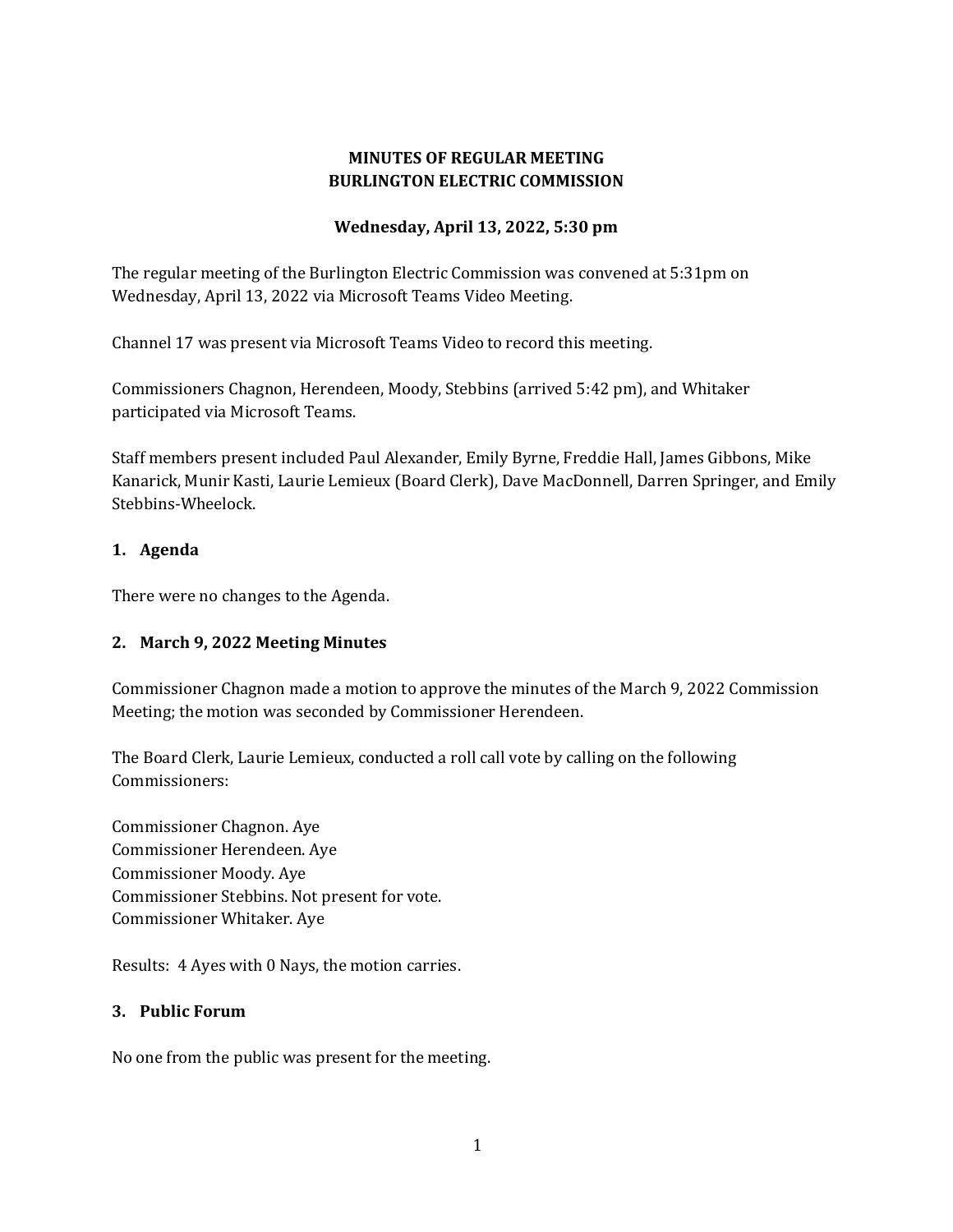# **4. Commissioners' Corner**

Commissioner Herendeen thanked Mayor Weinberger for hosting Dr. Sterman from MIT to run through their model for predicting the greenhouse gas emissions that was presented to the community during a 1-hour Town Hall style webinar on April 6, 2022.

# **5. GM Update**

Mr. Springer stated that there is a potential to move to in-person Commission meetings for those who are able to join along with a hybrid option starting in the May timeframe. Mr. Springer suggested that the discussion continue during the Commissioner Check-in portion of this meeting after Commissioner Stebbins arrives to the meeting.

Mr. Springer stated that we have successfully applied over \$ 1million in ARPA funds to residential customer accounts that had past due balances as of late March. Commercial customers with past due balances received a communication asking them to pay their past due balances and providing a hardship exemption certification that provides access to ARPA funds if they certify that their arrearage is due to pandemic-related economic hardship. Our goal was to help clear the backlog of arrearages prior to resumption in May 2022 of our disconnect for non-payment policy. Disconnection always will remain a final resort, with our Customer Care team taking many steps to work with customers prior to any disconnection for non-payment. State arrearage assistance programs, including VERAP for renters, remain available as well, and we've continued to help customers access those programs. Also, a new program for income-qualified homeowners (not renters) is available.

Commissioner Whitaker asked if BED's application of ARPA funds to customer arrearages was automatic so that, if customers are in arrears, BED sends them a note stating that their balances have been cleared. Commissioner Whitaker also asked whether BED will continue to encourage customers to sign up for the low-income program that is being discussed this evening.

Mr. Springer stated that communication had been mailed to the eligible residential customers informing them that BED would be automatically applying the ARPA funds to clear their past due balances. Commercial customers received a communication encouraging them to pay their past due balances, and also providing an option to certify their need for a hardship exemption that would enable them to receive ARPA assistance.

The department has been operating the temporary Energy Assistance Program throughout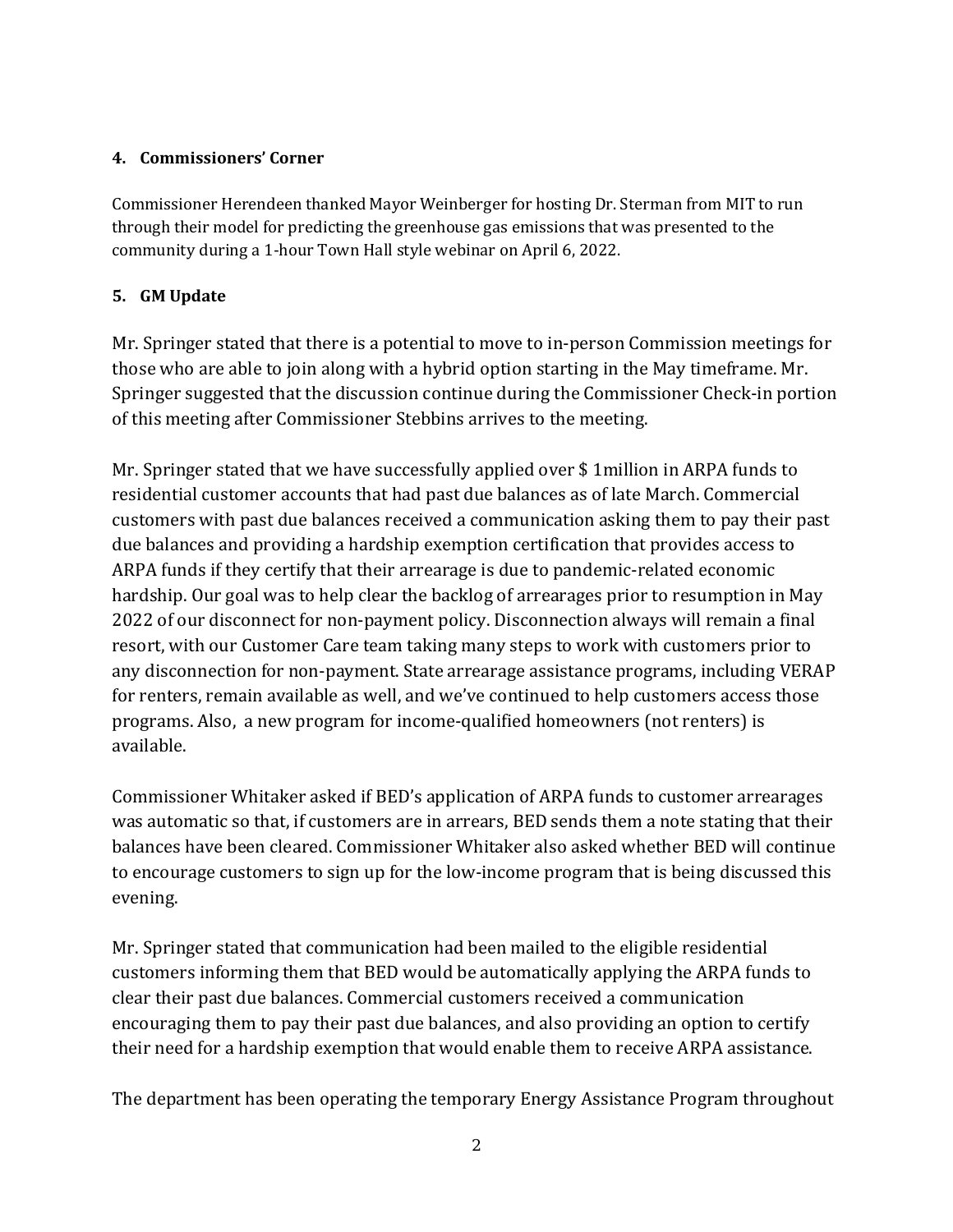FY22. We have had approximately 60 customers who have completed the application process and approximately 28-30 customers who are in the process of applying. It is our plan that, if the low-income pilot rate that we are proposing this evening is approved by the Commission, we would then present the rate to the Board of Finance and City Council for their approvals on April 25. At that time, our goal would be to automatically transfer all eligible customers who already are signed up for the Temporary Assistance Program to the new low-income pilot rate that would be available beginning in FY23.

BED has been meeting weekly with UVMMC and every other week with UVM in an effort to conclude Phase 3 of our district energy plan. Funding from Senator Leahy now has been finalized as part of the recent omnibus appropriations bill signed by President Biden. We are getting updated construction pricing given the impacts of inflation and getting updated pricing from our previous bidders and hope to have a substantive conclusion to Phase 3 in the near future.

Mr. Springer stated that BED has created a new, two-week radio ad focused on EV rebates. The ad includes the voices of the Mayor, Chair Stebbins, and GM Springer, and has been running on Star 92.9 and WVMT. We also have digital ads running and a new bill insert forthcoming focusing on heat pump water heaters.

As reported in the Center for Innovation monthly report, the NZE Net Zero Energy (NZE) Revenue Bond has been issued. Mr. Springer offered much appreciation to the many BEDers who helped move this forward to fruition.

BED staff are undergoing a mandatory cyber security training, as we take further steps with leadership from our new IT Director and IT team members to implement additional measures on this front.

The Thermal Energy Charter Change has passed the Senate and is headed to the Governor. BED testified in the Senate and House in support. BED also testified in support of Clean Heat Standard legislation, and at a cyber security hearing in House Energy & Technology.

# **6. FY22 February Financials**

Ms. Byrne presented the budget-vs-actual results for the month of February FY22. The Department had a net income of \$1,368K in January compared to a budgeted net income of \$1,074K. On the revenue side, actual sales to customers were unfavorable to budget by \$69K. Residential sales were up \$139K, and commercial sales were down \$209K. Ms. Byrne noted that, for the year-to-date, actual sales to customers are within \$22K of budget. Other revenues were down \$315K, partially due to lower than budgeted EEU receipts. REC receipts to were down \$220K due to lower hydro and wind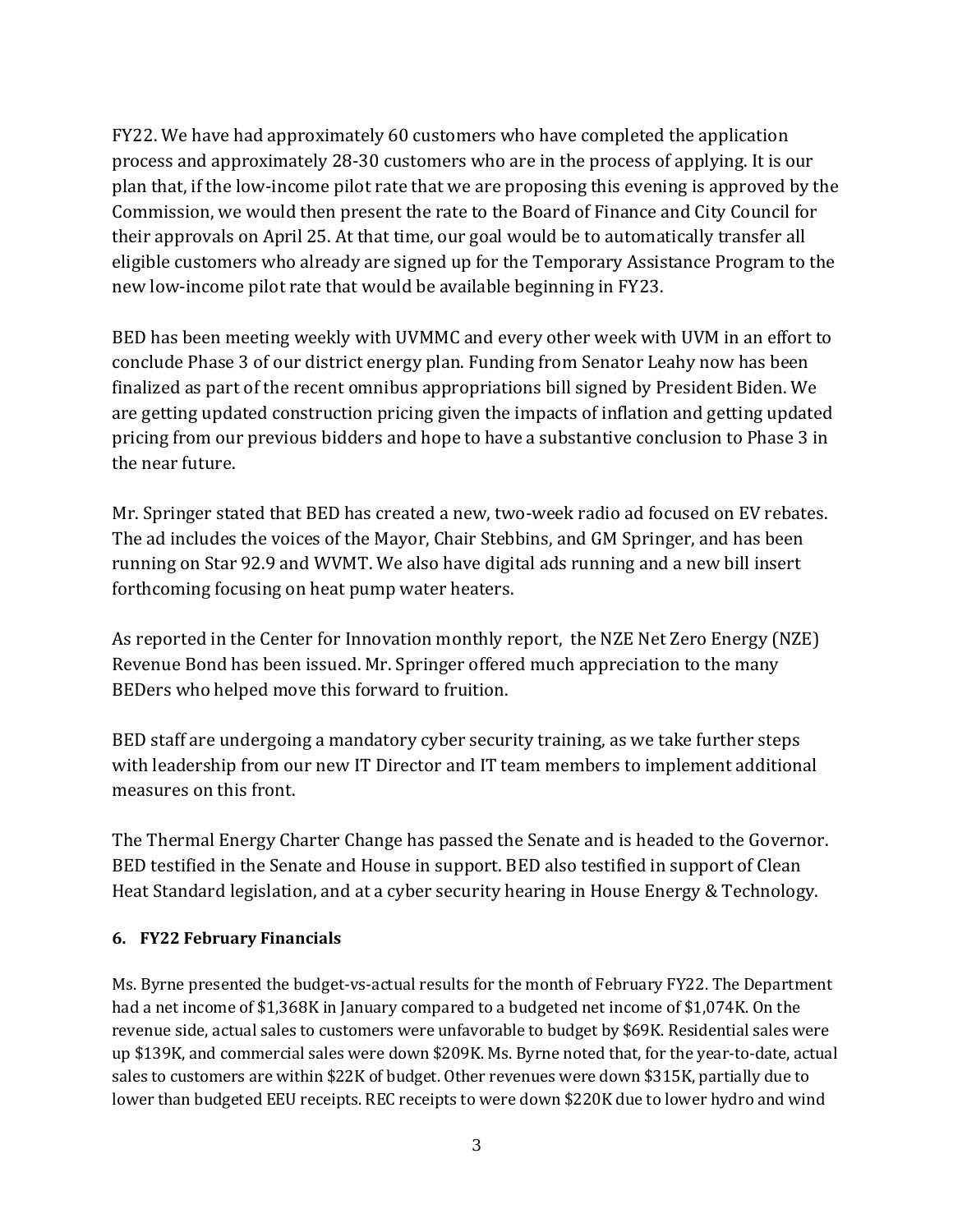production at the beginning of the year.

Power supply expenses were \$266K less than budget. Transmission fees were over budget for the month. This was offset by excess generation at McNeil during February and higher than budgeted prices for generation. Other operating expenses were down \$252K compared to budget. Other income was up \$86K, interest expense was under budget by \$12K.

For FY22 year-to-date, actual net income is \$991K or 32% better than budget. Sales to Customers is \$22K under budget. Other revenues are down due to EEU and customer billings. Power supply revenues are down by \$49K or less 1 % for the year. McNeil REC revenue is tracking to the budget, helping make up for lower performance for wind, hydro, and other REC generators. On the expense side, power supply is under budget by \$1,530K, driven by purchase power, transmission, and fuel costs all coming in under budget. Operating expenses are running below budget by \$1.2M.

As of January, the Department has spent 37% of the FY22 capital budget. When adjusted for projects and spending that we know will not occur, the capital spending is closer to 43% of budget, this will see an increase in April and May due to the McNeil overhaul. At the end of February, the Department has an operating cash balance of \$11.9M with 145 days cash on hand. The debt service coverage ratio is 5.26 and the adjusted debt service coverage ratio is 1.43.

# **7. Fiscal Year 2023 Draft Budget**

Ms. Byrne presented the preliminary FY23 budget. The preliminary budget was based on several assumptions, including a 4.9% rate increase, a COLA for employees, a level of capital investment similar to prior years (including investments using proceeds of the 2022 revenue bond, and \$3M of annual general obligation (GO) bond proceeds). Additionally, the preliminary budget assumes the phase-out of impacts from COVID-19 over the next 5 years as commercial business reopen and people return to the office.

The preliminary FY23 budget accounts for anticipated changes in expenses, including: an additional \$1.171M in REC purchases, \$869K increase in transmission costs, an approximate \$1M increase in labor and labor overhead expenses, a \$134K increase in the allocation from the City, \$118K for the first payments to the City for the Moran Plant, a \$462K reduction in taxes due to property reappraisal , a \$1.289M reduction in capital contributions (the FY22 budget assumed \$750K in APRA funding), and a \$712K increase in interest costs due to the issuance of the 2022 Revenue Bond. The budget assumes that sales to customers will increase due to the rate case and our assumptions that the usage continues to return to a pre-pandemic state. Operating expenses are anticipated to increase approximately 7%. The Department continues to work on incorporating several unknowns into the budget including current energy prices, inflation, and the cost of fuel.

The preliminary FY23 budget, based on the assumptions presented, currently has a net operating loss of \$3.585M, and a net loss of \$1.393M. The projected cash position at the end of FY23 is \$6.569M. The preliminary FY23 budget assumes \$5.75M of capital spending using revenue bond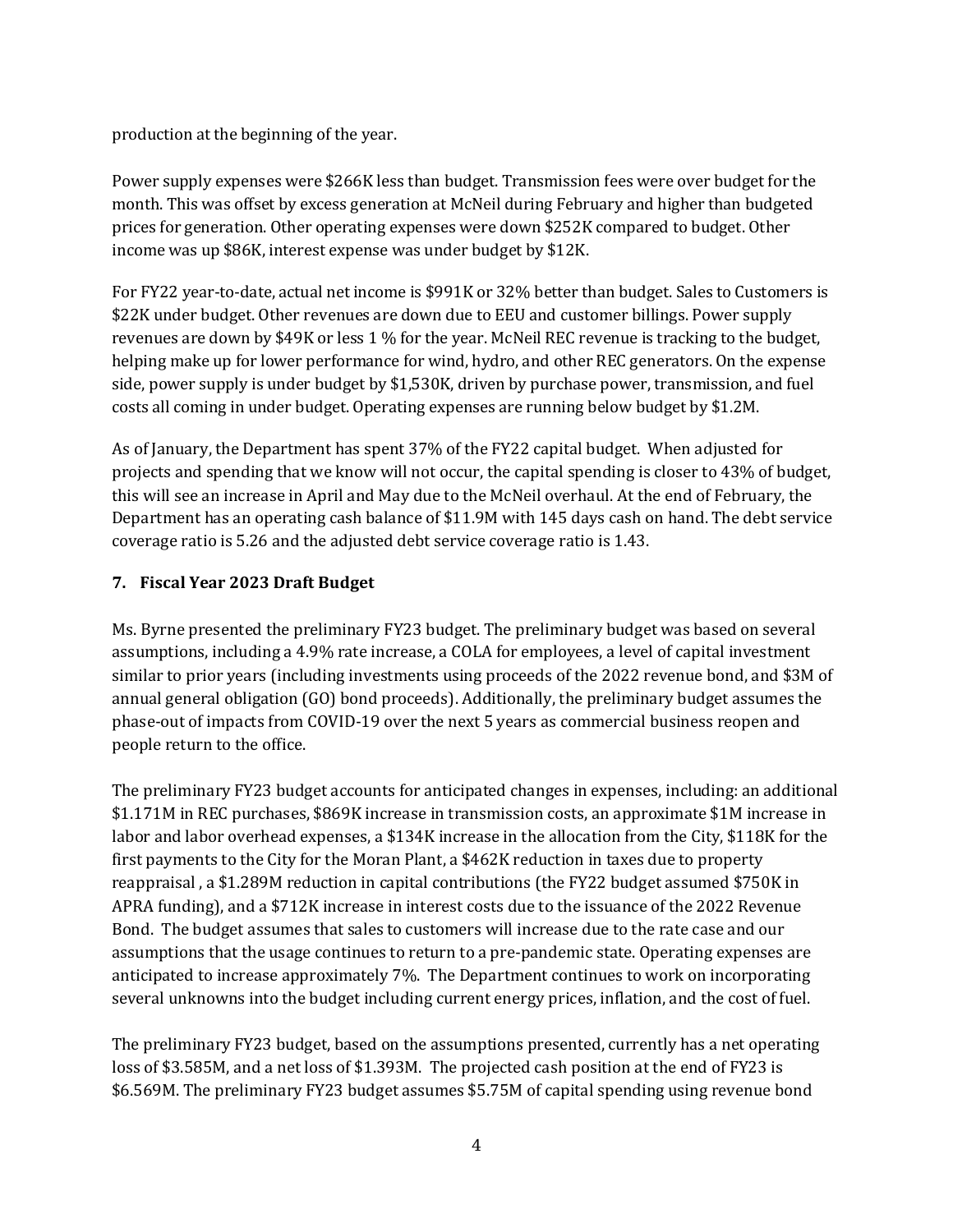proceeds and \$3.37M of non-revenue bond spending, for a total projected capital spending of \$9.12M. Based on the assumptions in the FY23 preliminary budget, the debt service coverage ratio is 3.17 and the adjusted debt service coverage ratio is 0.97, with a projected 83 days of cash on hand. The department will submit a budget in May with improved metrics for commission approval.

Mr. Springer stated that further discussion regarding the draft budget should be discussed in Executive Session due to the sensitivity of certain aspects of the budget.

Commissioner Chagnon made a motion that premature general public knowledge of the upcoming FY23 Draft Budget with the Commission would clearly place the Burlington Electric Department at a substantial disadvantage per Title 1, Section 313 (a)(1) of the Vermont Statutes; the motion was seconded by Commissioner Whitaker.

The Board Clerk, Laurie Lemieux, conducted a roll call vote by calling on the following Commissioners:

Commissioner Chagnon. Aye Commissioner Herendeen. Aye Commissioner Moody. Aye Commissioner Stebbins. Aye Commissioner Whitaker. Aye

Results: 5 Ayes with 0 Nays, the motion carries.

Commissioner Chagnon made a motion to enter into Executive Session with Burlington Electric Department Staff at XXX p.m. to discuss the FY23 Draft Budget, under the provisions of Title 1, Section 313(a) (1)(A) of the Vermont Statutes; this motion was seconded by Commissioner Whitaker.

The Board Clerk, Laurie Lemieux, conducted a roll call vote by calling on the following Commissioners:

Commissioner Chagnon. Aye Commissioner Herendeen. Aye Commissioner Moody. Aye Commissioner Stebbins. Aye Commissioner Whitaker. Aye

Results: 5 Ayes with 0 Nays, the motion carries.

The Commission moved into Executive Session at 6:43 p.m.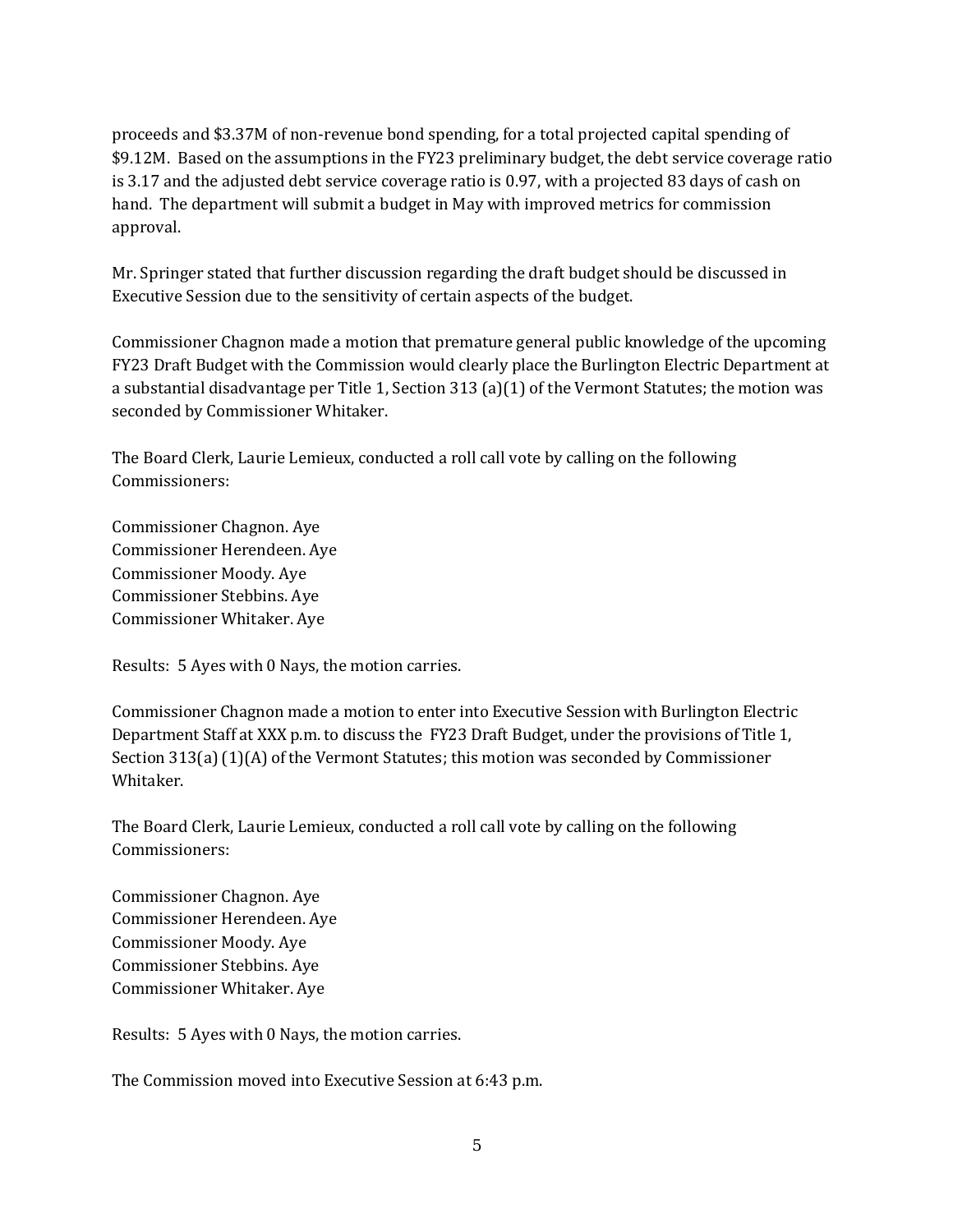Commissioner Moody made a motion to exit Executive Session at 7:23 p.m. This motion was seconded by Commissioner Herendeen.

Commission Chair Stebbins conducted a roll call vote by calling on the following Commissioners:

Commissioner Chagnon. Aye Commissioner Herendeen. Aye Commissioner Moody. Aye Commissioner Stebbins. Aye Commissioner Whitaker. Aye

Results: 5 Ayes with 0 Nays, the motion carries.

#### **8. Renewal of BED's Line of Credit with Key Bank**

Ms. Byrne stated that in the past the Department has entered into a revolving line of credit up to \$5M with KeyBank, serving as additional cash if needed. This item is to approve the renewal of this line of credit for another two years. Moody's flagged in our previous line of credit that there was language around the material adverse change clause that was problematic, indicating that we would not include the line of credit in our cache in the cache metrics. KeyBank has agreed to pull this clause from this line of credit agreement. This means we could count the cash in our cash position which will improve our metrics. The interest rate on the line of credit is better than our existing one. The new rate will be Statement of Financial Activities (SOFA) rate plus 1.1%, previously it was SOFA rate plus 1.4%.

Commissioner Whitaker made a motion to authorize Burlington Electric Department to enter into the revolving line of credit with KeyBank; the motion was seconded by Commissioner Chagnon.

The Board Clerk, Laurie Lemieux, conducted a roll call vote by calling on the following Commissioners:

Commissioner Chagnon. Aye Commissioner Herendeen. Aye Commissioner Moody. Aye Commissioner Stebbins. Aye Commissioner Whitaker. Aye

Results: 5 Ayes with 0 Nays, the motion carries.

# **9. Synapse Net Zero Energy Roadmap**

Mr. Springer reviewed the PowerPoint presentation that he will be presenting to the Board of Finance and the City Council on April 25 and will present during BTVStat on April 27.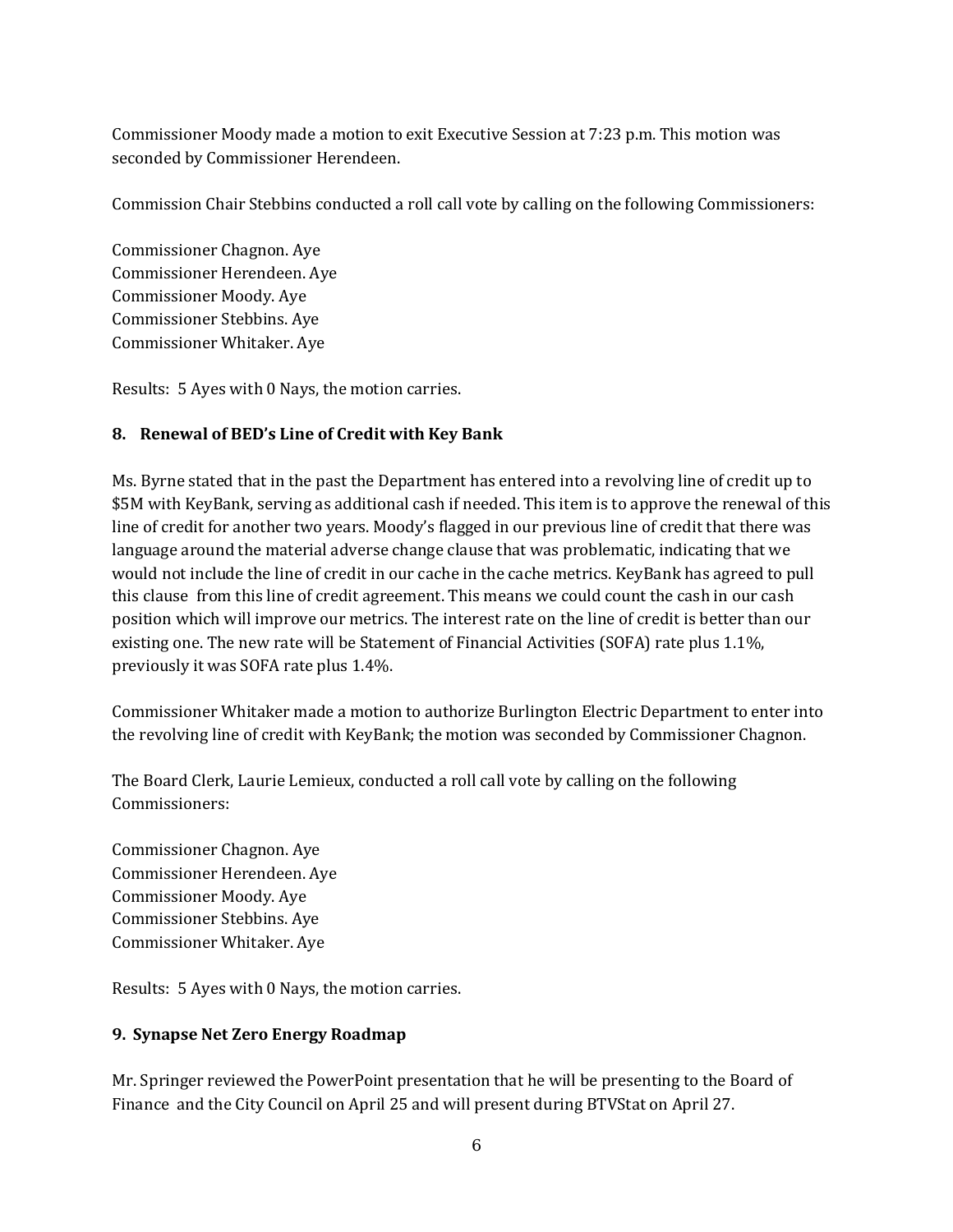Mr. Springer compared the Roadmap Business as Usual graph to Net Zero path. Last year, we were essentially on the Net Zero path, although we caveated very heavily that it was partly due to reduced driving during the pandemic that was subject to rebound. Mr. Springer stated that we have had some mild rebounds and that we are up about 1½% relative to 2020, but noted that we are still down compared to 2019 and 2018.

Mr. Springer shared key takeaways from the 2022 Roadmap Update:

- Fossil Fuel Use and Greenhouse Gas Emissions in Burlington experienced a mild rebound compared to pandemic-impacted 2020. Burlington Emissions were up approximately 1.5% in 2021 compared to 2020. Nationally, emissions were up 6.2% in 2021, compared to 2020. However, Burlington emissions were still down 12.5% in 2021 compared to 2018 levels.
- Natural gas use in 2021 in Burlington was down approximately 1% from 2020 levels; gasoline and diesel consumption for transportation was up approximately 10% from 2020.
- In 2021, vehicle miles traveled partially rebounded to an estimated 7,565 per vehicle, up from 6,671 in 2020. The 2018 baseline was 8,187.
- We have made significant progress on strategic electrification, but are not on pace for the Roadmap goals for heat pumps and EVs.
- Recent initiatives, such as weatherization in rental properties, new construction renewable heating, and the Net Zero Energy Revenue Bond, have not yet impacted the data but will start in 2022.
- The Net Zero Energy 2030 goal remains an important guiding goal for our community, and BED's work and progress toward the goal are critical, but we need to contextualize withing state and federal trends.

Mr. Springer reviewed the graph showing the heat pump installations under the Tier 3 incentive programs, showing that we had a 15x increase from the period prior to the Green Stimulus launch. Mr. Springer indicated that, while a great trajectory, we still are not at the Roadmap pace. More specifically, including EEU and Tier 3 program incentives, we have provided rebates in the residential sector for 1,235 heat pumps, yet the roadmap goal is slightly greater than 6,300.

We have doubled the number of EV and plug-in hybrids since the Green Stimulus launch in June of 2020 relative to the period prior. There are 549 total EVs and plug-in hybrids registered in Burlington in 2021. The Roadmaps goal was a little more than double that amount at 1,209.

Our charging infrastructure has a significant build-out planned as part of the rental expansion of the EV Match Program and includes funding from our Net Zero Energy Revenue Bond. We are looking at a major expansion throughout the City in the coming years. Mr. Springer reviewed the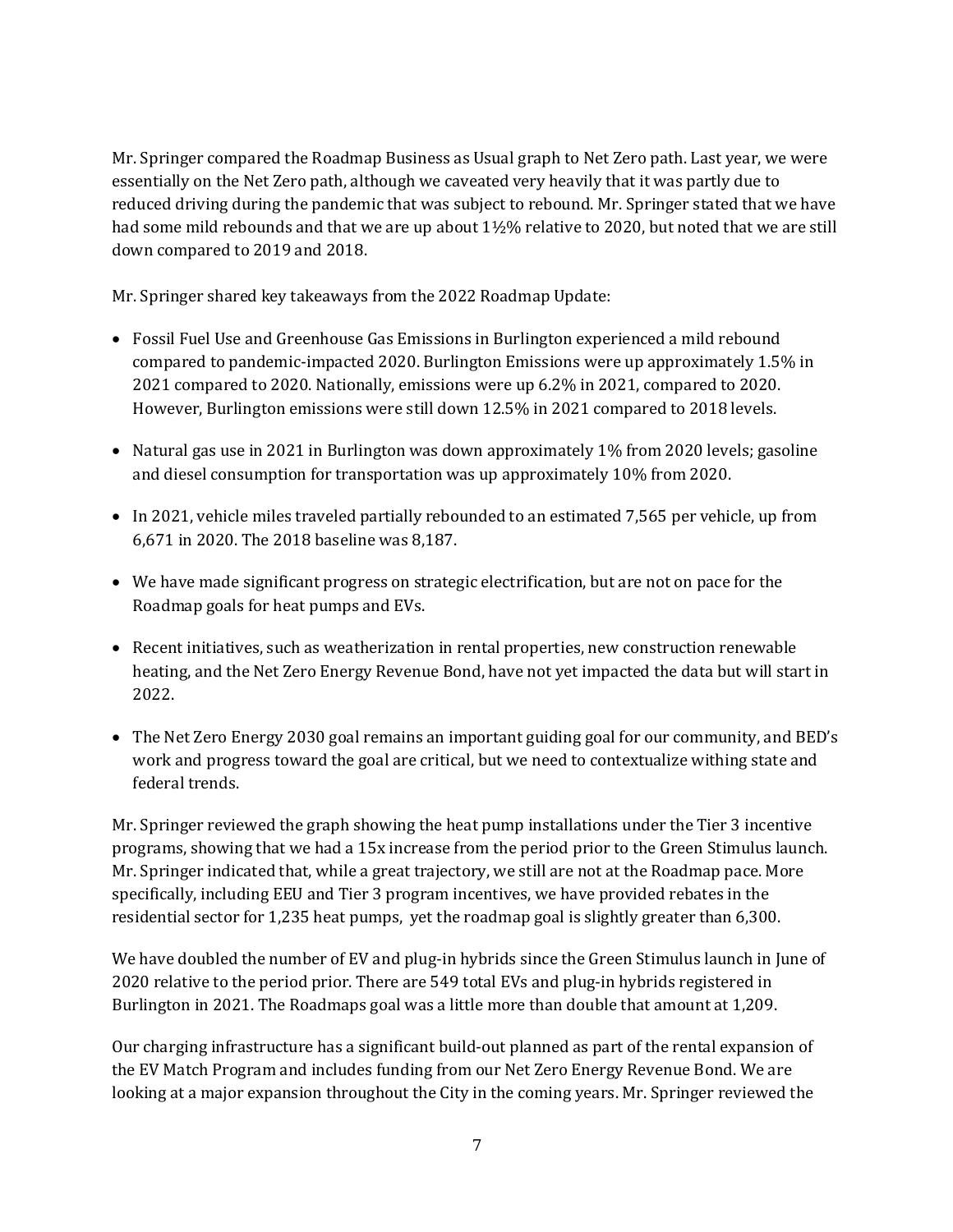analysis that was done looking at multifamily housing, median income, and identifying areas of the City where we had a good opportunity to expand charging in areas that lacked it, particularly serving areas where we have a higher number of low-income residents and a higher percentage of multifamily buildings.

Mr. Springer stated that we will continue to manage peak loads and to advocate for carbon pricing for a level playing field for renewables. We will continue to focus on balancing our financial responsibility for our customers along with our need to make investments in various technologies.

Mr. Springer reiterated that he will be presenting this PowerPoint presentation to the Board of Finance and City Council on April 25 and BTVStat on April 27.

Commissioner Stebbins asked if this presentation would be posted on the BED website. Mr. Springer stated that some sort of update will be posted. Mr. Kanarick is assisting with updating the Performance Measures Report, which is on the website and anticipates that this will be included as part of the Performance Measures Report.

Mr. Springer will forward this PowerPoint presentation to the Commissioners.

#### **10.BED Low-Income Rate**

Mr. Gibbons gave a quick summary of the energy assistance the department has been offering since the last rate case went into effect on August 1. We have been running a temporary energy assistance program using funding from the COVID relief funds to residential customers to apply a 7.5% discount on their electric bill. This discount offsets the 7.5% rate increase. Eligibility is based on participation in either the State Vermont Fuel Assistance Program, which is offered for households below 185% of the federal poverty level, or a housing choice voucher for Section 8. The current number of participants is approximately 59 customers, which is 1% what we estimate the eligible potential population to be. The average bill for the participants is 470 kW hours per month, which is below the residential overall average.

Mr. Gibbons stated that there are two Energy Assistance Programs that are approved in Vermont. One is at VGS, and the other is at Green Mountain Power. Both programs are structured fairly similarly, and both use a stated percentage discount off the rates and charges that otherwise would have applied. Both programs are using an outside entity to determine eligibility for the rate.

The BED team did review Austin Energy's program that offers a flat discount per month for the customer charge to offset their customer charge. BED also looked at Sacramento Municipal Utility District (SMUD). SMUD does a tiered monthly discount that reduces the customer energy charges. The discount is dollar-based, tiered based on the federal poverty level, and determined yearly, so it changes over time and by participant income level. The BED team also spoke to the Burlington Water Resources Department. They are offering a waived fixed monthly fee of \$7.95, which is the equivalent of our customer charge, and which represents roughly a 15% bill discount. The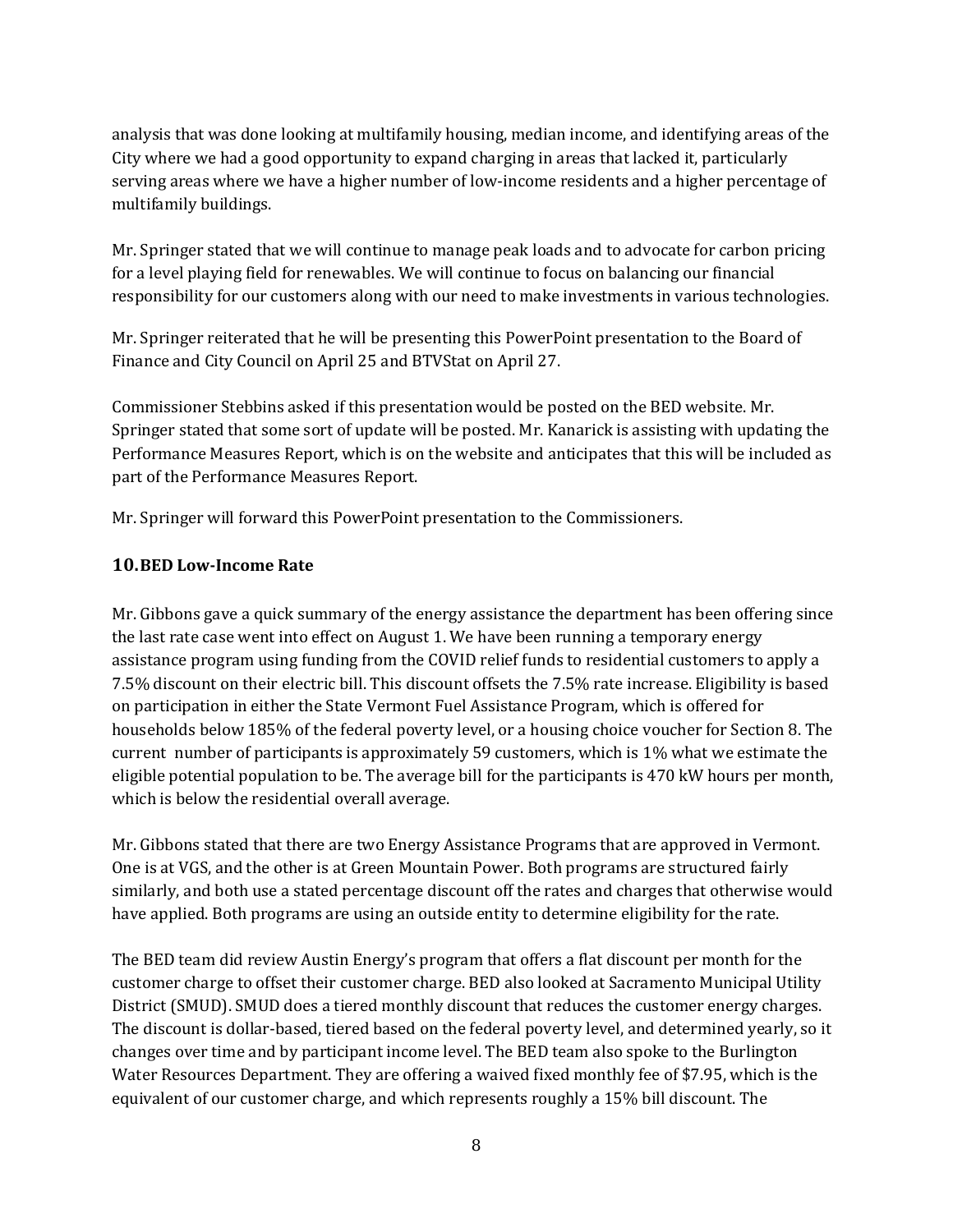qualification is based on an income of less than 200% of the federal poverty level.

BED is proposing a 12.5% discount for eligible customers. Eligible customers will be better off under this proposal as they are currently receiving a 7.5% discount on their bill and will now get a 12.5% discount. This increase would displace a potential 4.9% rate increase in addition to the 7.5% increase from 2021. The eligibility criteria would be unchanged, and all current customers would transition to the pilot rate. The external verification will stay consistent with the VGS threshold (185% of FPL) as their service territory overlaps BED's better than Green Mountain Power's service territory.

The proposed resolution is that the Commission approves BED seeking approval for an 18-month pilot energy assistance program, based on a 12.5% discount to BED charges for residential non-net metering customers whose household income is less than or equal to 185% of the Federal Poverty Level, to take effect on or after July 1, 2022.

BED will monitor and report on participation, cost impacts, and potential revisions to either assistance or eligibility.

Commissioner Whitaker made a motion to adopt the BED Low-Income Rate as presented and to recommend adoption of this rate to the Board of Finance and City Council; the motion was seconded by Commissioner Herendeen.

The Board Clerk, Laurie Lemieux, conducted a roll call vote by calling on the following Commissioners:

Commissioner Chagnon. Aye Commissioner Herendeen. Aye Commissioner Moody. Aye Commissioner Stebbins. Aye Commissioner Whitaker. Aye

Results: 5 Ayes with 0 Nays, the motion carries.

# **11. Commissioners' Check-In**

Commissioner Stebbins stated the BED staff are ready to go back to in-person Commission Meetings in May and asked how the other Commissioners felt about returning to 585 Pine Street. We have learned a lot over the last 2 years that we can be a productive via the hybrid approach and allow for greater community participation through the remote option. All Commissioners were in agreement to return to in-person meetings along with working with CCTV to provide a hybrid option.